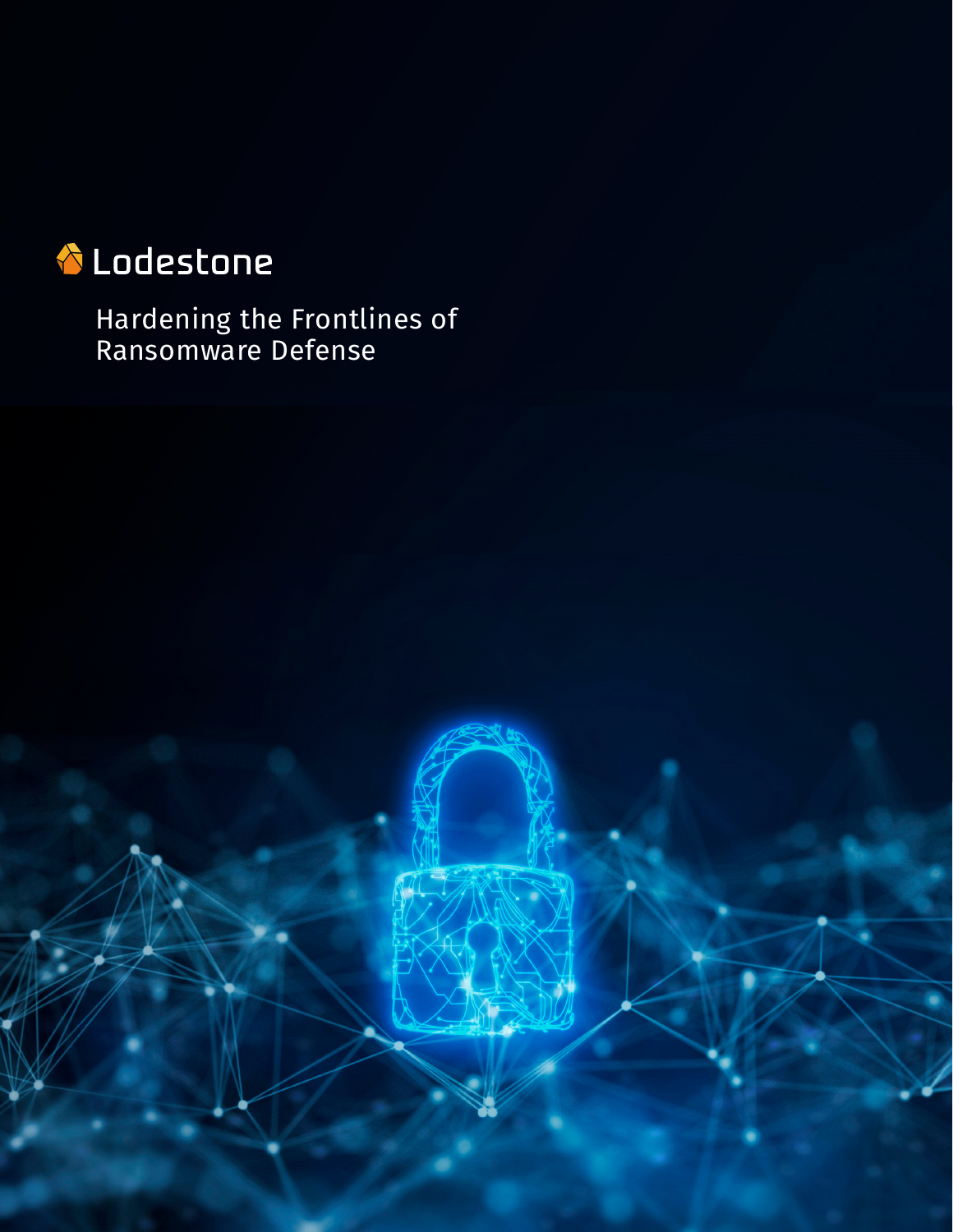

Hardening the Frontlines of Ransomware Defense

Josh Sudbury, Managing Principal, Forensic Investigations

It's possible to spot intruders and eject them from the premises, but it's faster, safer and less expensive to stop them at the front gate.

With robust internal controls, organizations can identify breaches more quickly and prevent malicious actors from moving around and accessing data in any systems they do penetrate.

Human beings are almost always the weakest link in an IT security system. A mass phishing attack can be directed at hundreds or even thousands of a company's employees.

## **THREE INFECTION POINTS REPRESENT A LARGE SHARE OF BREACHES TODAY**

1. Ransomware threat groups take advantage of vulnerabilities in common network services and in internal systems. Well-known recent attacks through these gaps include EternalBlue, WannaCry and BlueKeep. Today's improved firewalls and authentication tools can help prevent a bad actor from penetrating a network but still allow legitimate users to get in the front door.

2. Human beings are almost always the weakest link in an IT security system. Most people create their own passwords and some reuse them across platforms, making them more widely available to thieves and easier to crack. Even passwords that are difficult to guess can be stolen from databases and other sources.

3. A mass phishing attack can be directed at hundreds or even thousands of a company's employees. If even one person takes the bait and clicks on a link, attackers can bypass firewalls, compromise systems and steal data.

## **ORGANIZATIONS CAN TAKE ACTION IN THREE MAIN AREAS TO PREVENT INTRUSIONS**

A combination of technical improvements and changes in users' behavior can beef up barriers to intruders. Hardening the external attack surface is relatively straightforward, new tools and best practices can help make remote access more secure, and awareness training can help users recognize risks and prevent breaches.

### **HARDENING THE EXTERNAL ATTACK SURFACE**

In addition to patch management and other routine maintenance, organizations can use hardening mechanisms to mitigate specific attack vectors, protect especially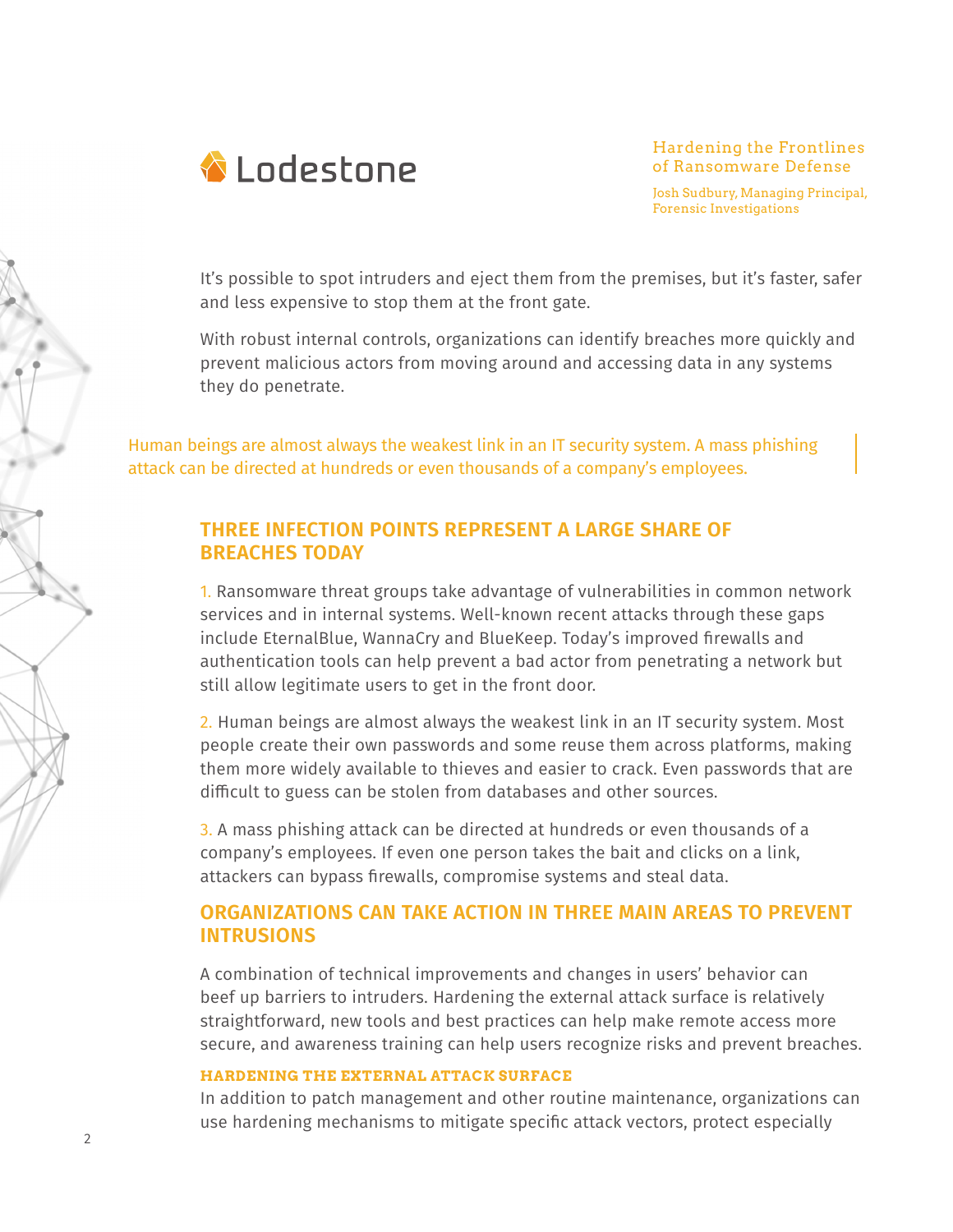

vulnerable parts of the surface and reduce overall risk. New vulnerabilities in software are known as "0 days" due to their release being before vendors have developed a fix, but most attacks based on these vulnerabilities are directed at the highest-value targets such the military, government agencies and the largest financial institutions.

Many companies isolate systems that need external access from more valuable internal systems and data through the use of a "demilitarized zone" or DMZ, and layers of firewalls. Systems like web servers which need to be accessed by users externally can be placed in a DMZ and heavily restricted and monitored while still being connected to the greater organization for easier management.

We urge organizations to regularly scan externally facing infrastructure for potential vulnerabilities. Penetration tests, for example, are "mile wide, inch deep" looks at networks. These tests can be mostly automated and relatively inexpensive. Experienced analysts can mount deeper, more tailored and hands-on tests to find vulnerabilities in specific portions of a network.

We urge organizations to regularly scan externally facing infrastructure for potential vulnerabilities. |

### **SECURING REMOTE ACCESS**

Organizations of all kinds are now relying more on secure remote solutions, such as multi-factor authentication (MFA), which add layers of authentication mechanisms to prevent stolen credentials from leading to a successful system compromise. Each approach has strengths and weaknesses—usually trade-offs among security, usability, administration overhead and financial cost.

For most organizations today, best practices include using MFA in combination with a virtual private network (VPN) solution to provide secure, encrypted access to internal systems from remote external locations. Navigating this world can be complex, however. Microsoft's Remote Desktop Gateway (RDG) is not a VPN but it does funnel remote desktop protocol (RDP) over secure channels and supports MFA. RDG can reduce the potential attack surface by providing a single point of secure external connection. Due to the complexity of proper, secure RDG configuration and the frequency of vulnerabilities identified with the RDP protocol, we recommend that RDGs be implemented behind VPNs, both with MFA enabled.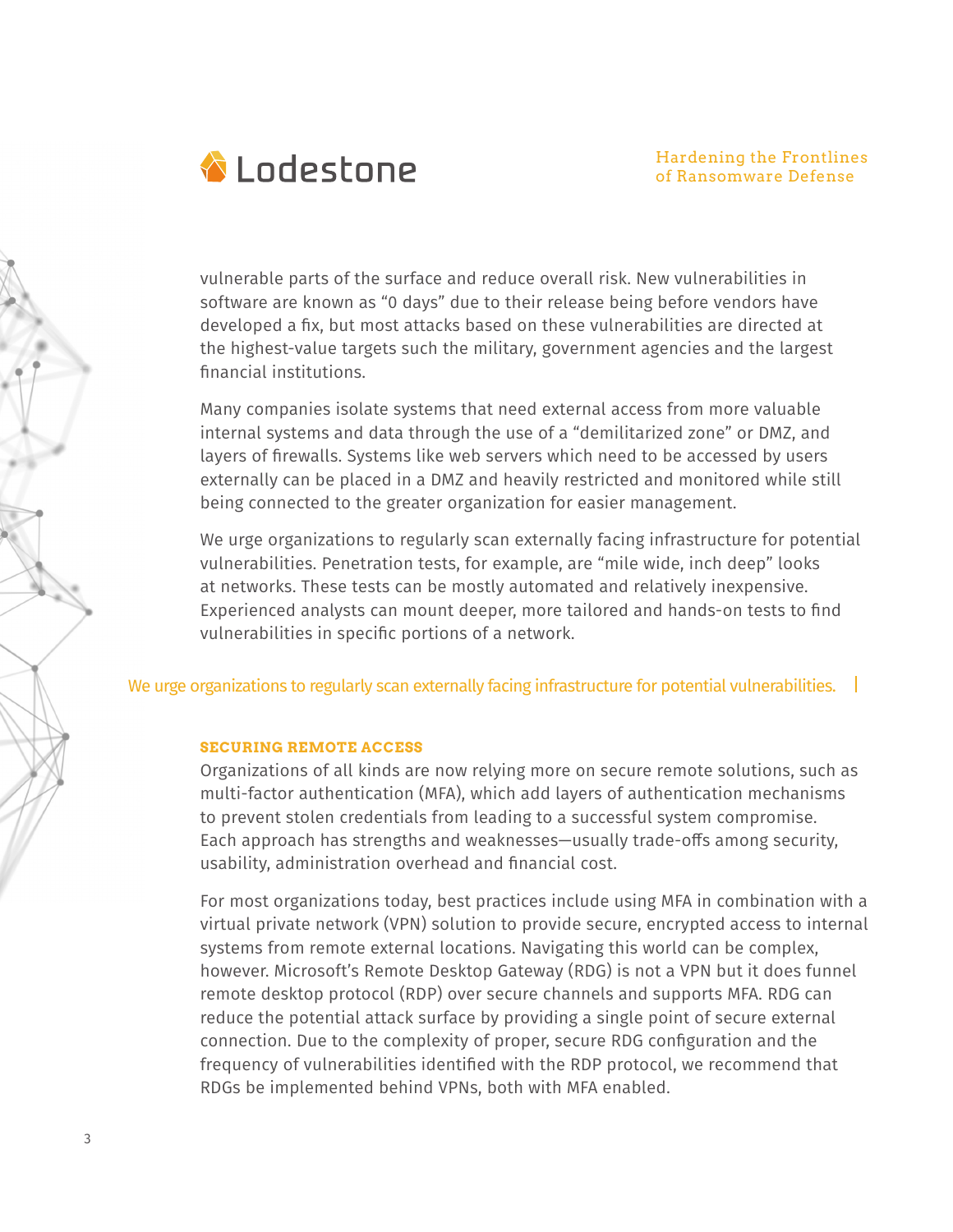

#### **RAISING SECURITY AWARENESS**

4

As threats evolve, employees and other systems users need consistent training—an annual phishing test will accomplish very little and only highlight the risks that can be posed by a single careless or distracted employee.

We recommend constant testing and mandatory refresher training. Begin with training users how to look for clues—systems administrators can even identify themselves in the first mock phishing emails or messaging. As training progresses, administrators can send increasingly sophisticated and realistic phishing simulations. Many vendors and consulting firms can provide this kind of training and testing; we urge organizations to choose the approaches best suited to their needs including price, platform, content and results.

## As people get training—and fair warning that they will be tested—administrators can send increasingly sophisticated and realistic phishing simulations.

Senior leaders also need to help employees understand and practice good overall operational security. Phishing is not the only form of social engineering. Other common risks include:

— Phone calls purporting to be from the help desk or support center asking for login credentials.

— Wire transfer fraud. Everyone who handles wire transfers should know what clues to look out for and how to follow up on odd requests without interrupting business flow.

— Physical risks, such as "tailgating" or "shoulder surfing." Privacy screens can help.

— Weak and reused passwords. We recommend using a password manager and passphrases that are long but easy to remember.

Organizations facing skilled, determined or numerous attackers may benefit from subscribing to feeds or services that provide information about threat actors, ransomware campaigns and other emerging threats. Some of these services are free and included with appliances; paid services may provide fuller, up-to-date feeds.